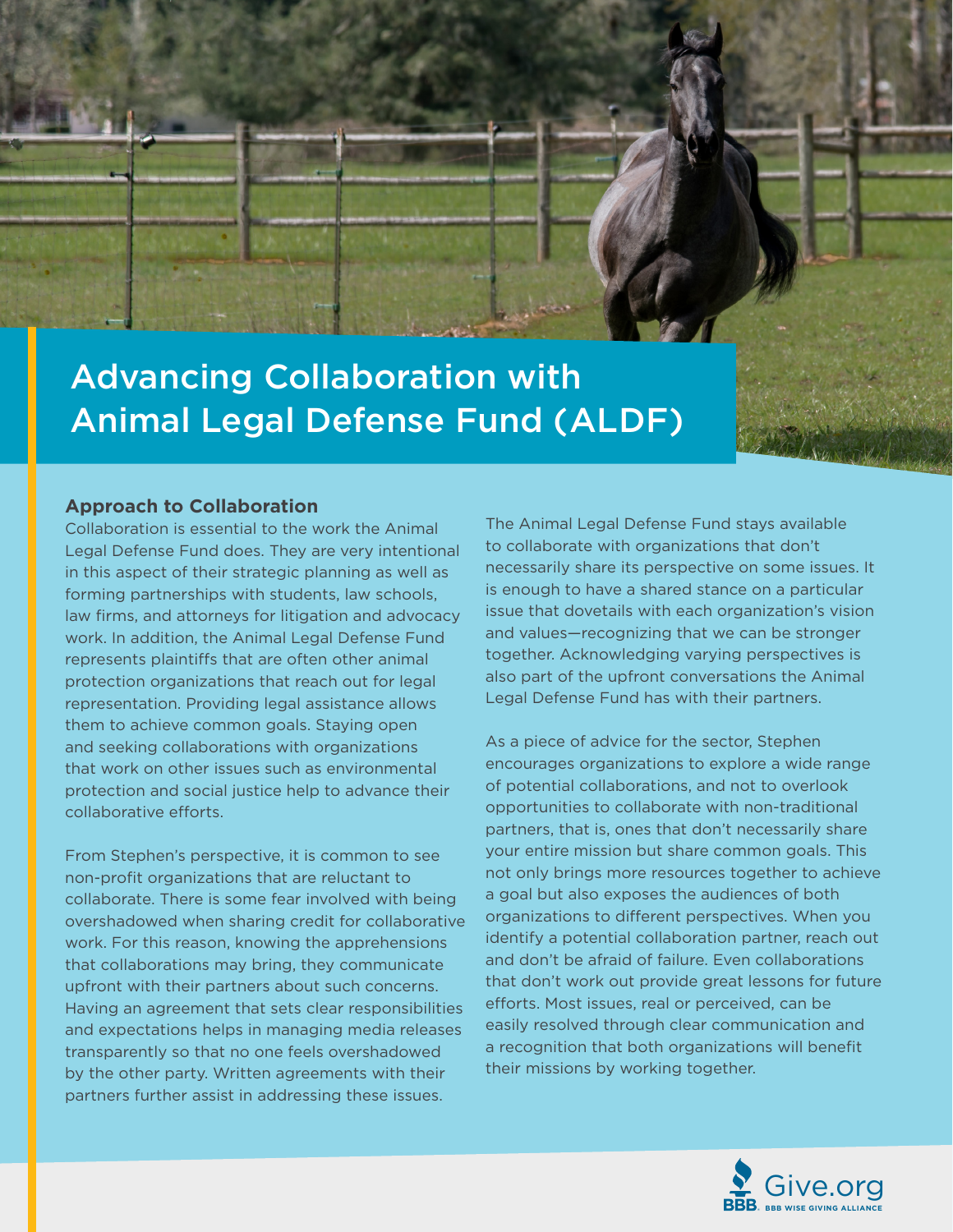# **Application of the 9 Considerations for Collaboration**

#### **Build Trust**

Building trust is accomplished through direct and transparent communication, as mentioned above. It is imperative to understand the other group's perspectives and motivations to find connecting points and shared channels of communication.

#### **Have a Vision**

Strategic planning should be well-thought-out and intentional concerning collaborations with both traditional and non-traditional partners. In this process, the focus is on where the Animal Legal Defense Fund is going, what its goals are, and with whom collaborations can advance their mission and goals. For example, if the Animal Legal Defense Fund works with other organizations with specific expertise or strengths, like environmental groups, there is great opportunity for both groups to advance a common goal and bring more resources to the effort.

### **Seek to Assure the Success of Your Collaborators**

Communication between partners is essential for understanding what each is trying to achieve and to ensure that each obtains credit for its participation and does not feel overshadowed by the other.

### **Take Stock**

The Animal Legal Defense Fund contributes their deep expertise on issues in animal law, which is a big part of what they offer to their partners. Cultivating and sharing that expertise is a large part of their mission. The Animal Legal Defense Fund also provides resources and feedback that are helpful to local groups even when not participating directly in a collaborative effort. For example, the pro bono network they have built through their work with law firms and attorneys is a great resource for the Animal Legal Defense Fund's own legal work, but one that they often share with other organizations.

# **Fail Fast, and Build Rigorous Feedback Loops**

It is important to be experimental and not to be afraid of failing. Sometimes the Animal Legal Defense Fund has been unsuccessful in their coalition work, but they accept this, acknowledging that it is part of the process. It is essential to always keep trying.

# **Take a Portfolio Approach**

The Animal Legal Defense Fund collaborates with a variety of groups and organizations that have different focus areas. For example, they collaborate with law enforcement professionals, prosecutors, and prosecutorial organizations on animal cruelty issues, offering training and direct assistance with cases. This effort has led to an animal crueltyfocused annual conference, co-hosted by the Animal Legal Defense Fund and the Association of Prosecuting Attorneys.

### **Consider Non-traditional Partners**

The Animal Legal Defense Fund is very intentional in collaborating with non-traditional partners because of the amount of overlap on the issues they deal with. Many of the Animal Legal Defense Fund's collaborations involve groups that focus on related problems such as the environmental impacts of factory farming, which also impacts workers' rights, food safety, and public health. The Animal Legal Defense Fund is concerned with justice in a broad sense. An example is the work they have undertaken against Ag-Gag laws (anti-whistleblower laws that benefit the animal agriculture industry) in different states. They are leading the fight against Ag-Gag laws in collaboration with other animal protection organizations but also with non-traditional partners like journalism groups, civil liberties groups, workers' rights organizations, and others.